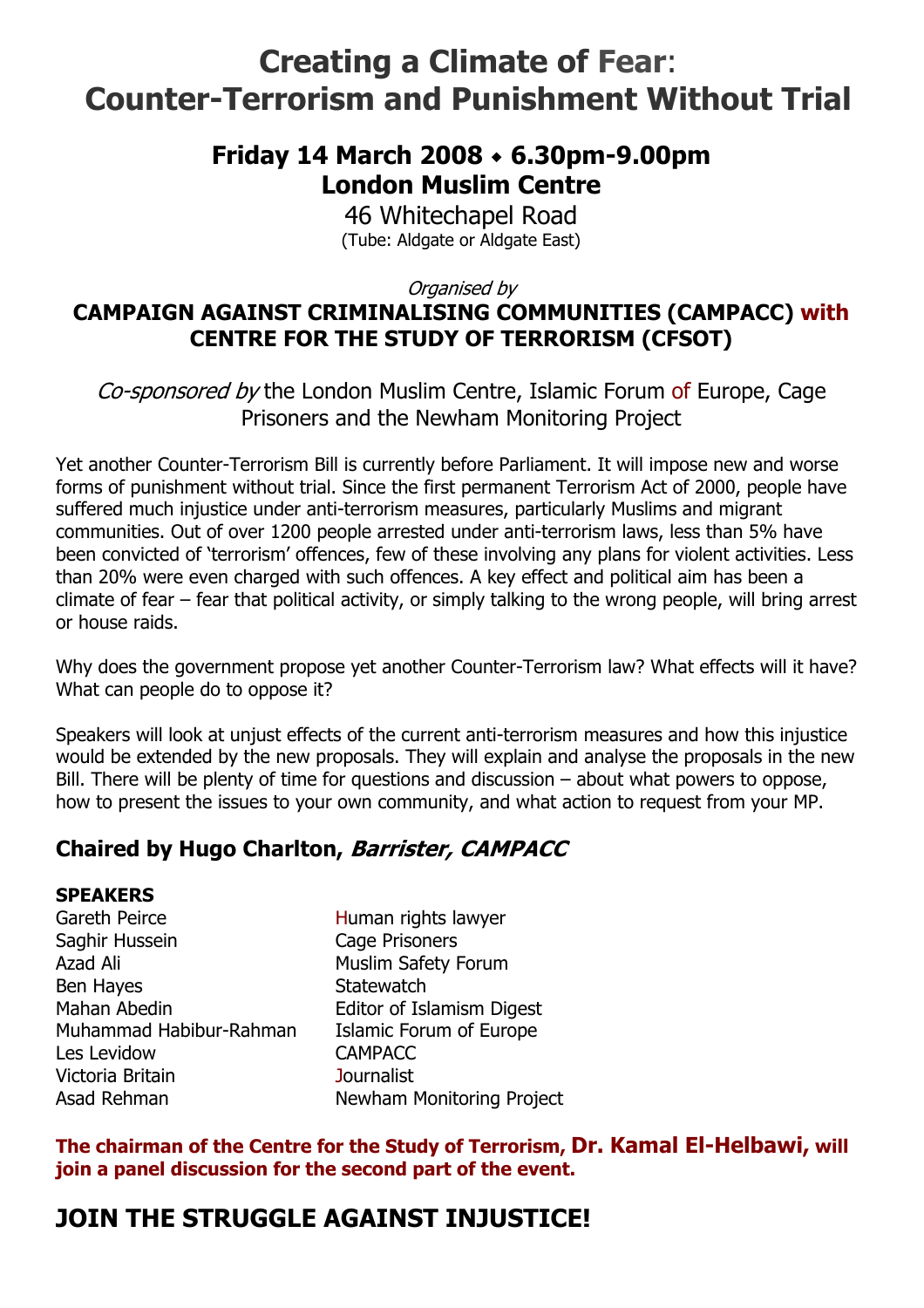Centre for the Study of Terrorism - www.cfsot.com • Campaign Against Criminalising Communities www.campacc.org.uk • London Muslim Centre - www.londonmuslimcentre.org.uk • Islamic Forum of Europe www.islamicforumeurope.com • Cage Prisoners - www.cageprisoners.com • Newham Monitoring Project www.nmp.org.uk

#### REVERSE:

#### **THE COUNTER-TERRORISM BILL 2008: UNJUST PROPOSALS**

The government's new proposals are based on the Terrorism Act 2000, which defined terrorism so broadly as to include simply the threat of violence to property in an attempt to influence a government, anywhere in the world. This broad definition, with offences like belonging to or helping a banned organisation, criminalises many normal political activities in the UK and any resistance to oppressive regimes abroad.

#### **Detention without charge would be extended from 28 days to 42 days**

'Terrorism suspects' could be detained without charge for six weeks. Before 2000 it was 4 days. Neither government nor police have given any convincing reason for such a long period. The USA manages with 2 days, Algeria in 12.

#### **Post-charge questioning of 'terror suspects' – presumed guilty?**

'Terror suspects' could be subjected to further questioning after a criminal charge, even up to the trial date. Saying nothing could count against them at trial. At present, once charged one can refuse to answer till their trial, without this being interpreted as a sign of guilt or deception.

#### **'Terrorist connection' would justify a heavier sentence**

Judges could give people longer sentences for 'ordinary' offences if they had a 'terrorism connection'. For example, public order offences like organising an unauthorised demonstration, if a speaker allegedly supports a banned 'terrorist' organisation.

#### **Confiscation of property without trial**

Convicted 'terrorists' could have their property confiscated – such as bank accounts, vehicles, computers or even a house. The special procedure for doing this would not be a normal trial. It could involve secret evidence which the affected person would not be allowed to know. Any connections between the property and terrorism would only need to be shown 'on the balance of probability'. Charities' funds could be confiscated in the same way.

#### **Extra punishment without trial beyond the original sentence**

Convicted 'terrorists' could face a ban on foreign travel once released from jail. This would be done by a special order, not a trial. Those convicted could also face a requirement to tell the police where they go whenever they sleep away from home, in some cases for life.

#### **New offence for volunteers of not giving information to police**

It is already an offence under the 2001 terrorism law not to tell police of suspected terrorist activities if you find anything suspicious in the course of your employment. The 2008 Bill extends this to volunteer workers, for example in a youth project or charity. People might be over-suspicious and report imagined activities because they are afraid of being criminalised for concealment. They also might be deterred from volunteering in a charity that sends money to Afghanistan or Palestine, for example.

#### **New offence of providing information about the armed forces**

The Bill would make it an offence to seek or communicate information about the armed forces which could be useful to terrorism. This could apply simply to peace protestors telling each other, for example, what happens at which gates of a military base.

#### **Hiding evidence about police killings**

The Bill would allow for the government to hold some inquests in secret, without juries, if evidence would be heard which they believe should not be made public in the interest of national security, international relations or any other public interest. Sensitive material about how and why a person was killed by the police or army would be hidden away and they would never be held properly to account.